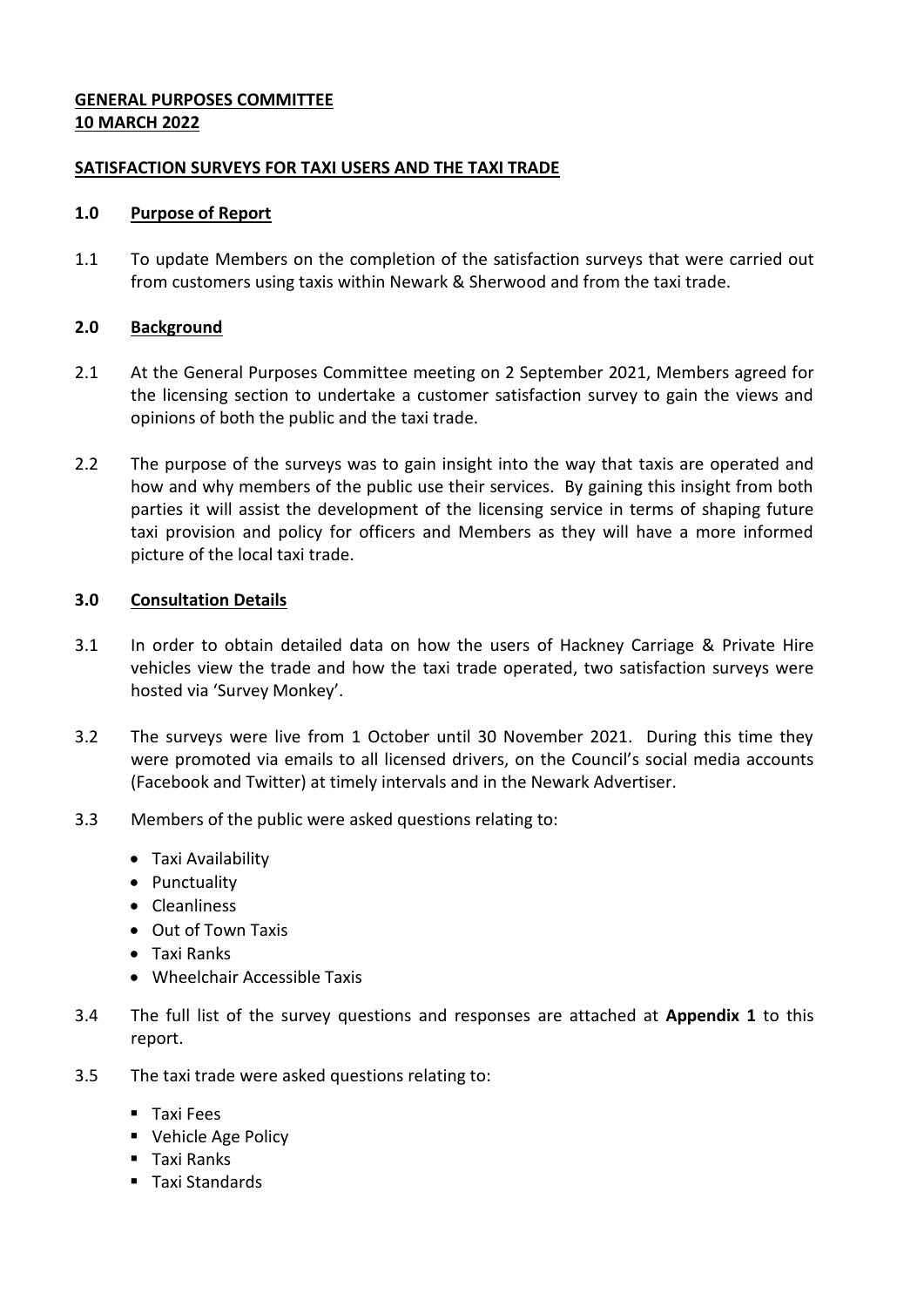3.6 The full list of the survey questions and responses are attached at **Appendix 2** to this report.

### **4.0 Survey Results – Customers/Members of the Public**

- 4.1 A total of 103 members of the public answered the customer satisfaction survey.
- 4.2 The highest percentage of the respondents were females (66%)
- 4.3 The highest percentage of respondents were over 60 years old.
- 4.4 66% of those that responded stated that they had access to a car.
- 4.5 The highest percentage of those questioned use a taxi several times a year.
- 4.6 Leisure was listed as the main purpose that people use taxis (73%).
- 4.7 Most of the taxi users surveyed (90%) said that they pre-booked their taxi.
- 4.8 When asked which taxi rank they use Castle Gate, Newark rank was slightly higher (28%) than Middle Gate, Newark (26%)
- 4.9 The question of how satisfied customers are with the availability of taxis in NSDC was answered very broadly with people being equally neither satisfied nor dissatisfied, somewhat satisfied or somewhat dissatisfied. In future surveys we will ask the question in a different way, for example, are you satisfied with the availability of taxis? Yes or No.
- 4.10 The question regarding where in the district have you experienced difficulty in the availability of taxis, 64 people responded with the majority of people saying that Newark is where they struggled to get a cab.
- 4.11 When looking at the percentage for how satisfied customers were with the reliability of taxis that they have used, a combination of 53% were either very satisfied or somewhat satisfied which compares to a combination of 35% were either somewhat dissatisfied or very dissatisfied. The reasons that passengers gave for their answer to this question varied significantly.
- 4.12 70% of those surveyed said that they were either very satisfied or somewhat satisfied with the general condition of the taxis that they have used.
- 4.13 73% said they were satisfied or somewhat satisfied of the internal cleanliness of the taxi that they have used.
- 4.14 The percent split for whether customers feel that taxi fares within Newark & Sherwood are reasonable is nearly a 50/50 split. When answering the following question as to the reason for this, 10 of the comments mention DG/Z Car vehicles as expensive/overcharge. Therefore, this is noted and highlights the need to educate the general public to use Newark & Sherwood District licensed vehicles.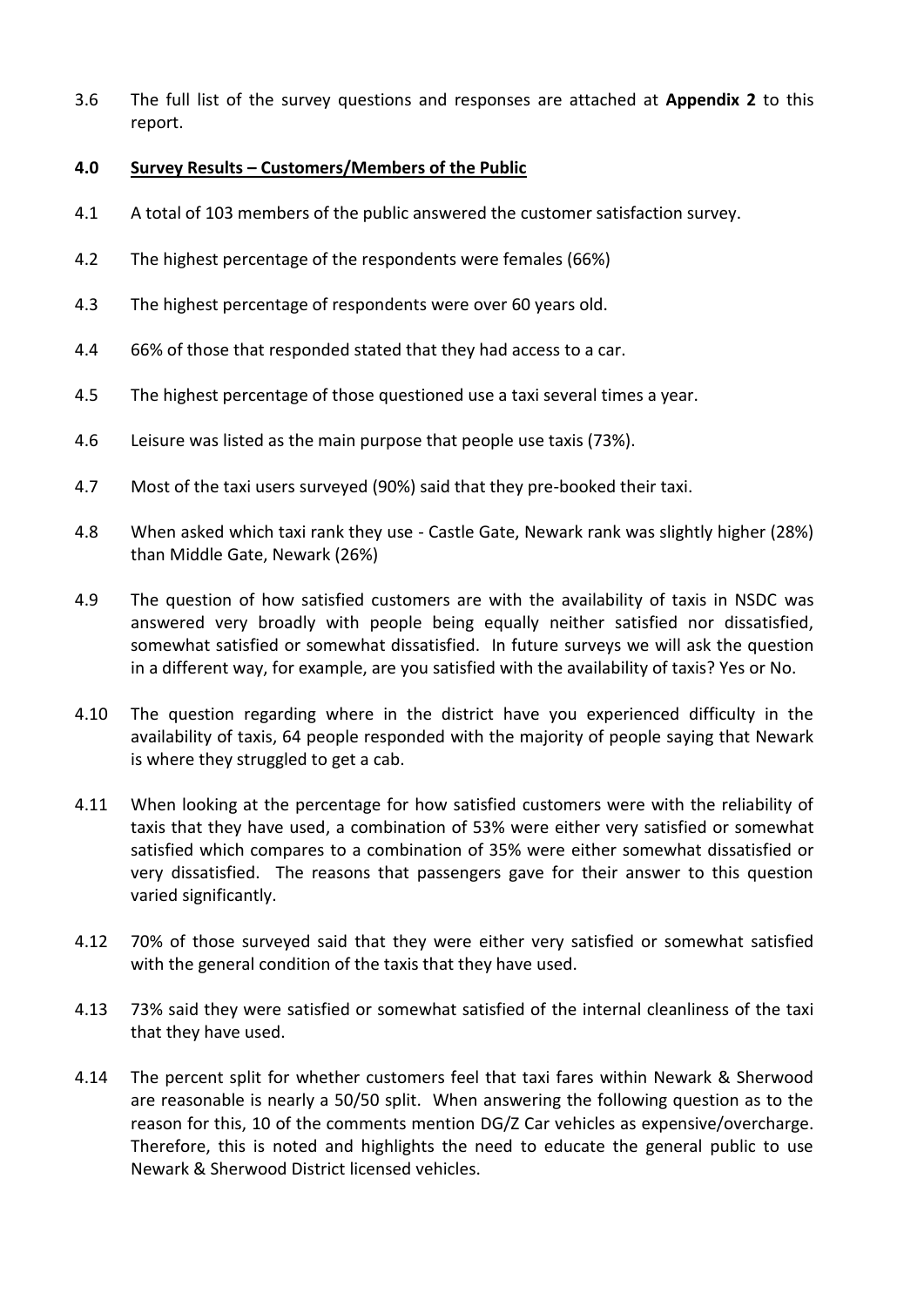- 4.15 Question 19 of the survey asks if the customer has ever felt unsafe when taking a taxi, 83.5% said that they felt safe in the taxis and 16.5% said that they did not feel safe. The reasoning given as to why customers felt unsafe, 65% said the attitude of the driver, 47% standard of driving and 24% said the condition of the vehicle.
- 4.16 72% of those asked are aware that taxis licensed outside of Newark & Sherwood District Council can operate within Newark & Sherwood District.
- 4.17 Only 38% of people check when hiring a taxi if they are licensed by Newark & Sherwood.
- 4.18 62% of customers said that they could recognise a NSDC licensed vehicle.
- 4.19 92% of customers have said that they have never needed to use a wheelchair accessible taxi. From those, 8% who have needed to use a wheelchair accessible taxi, 30% stated that a wheelchair vehicle was readily available to them.
- 4.20 When asked who you would complain to if you had a problem with a taxi, 72% said the taxi company and 41% said the NSDC licensing.
- 4.21 A combined percentage of 86% think that CCTV is important in taxis. The reasons that people gave included to feel safe, gives driver and customer more protection and security.

### **5.0 Survey Results – Taxi trade**

- 5.1 56 licensed drivers responded to the survey, 89% were male and 11% female. 107 licensed drivers were notified about the survey by email and a further 25 drivers were informed of the survey by letter.
- 5.2 The majority of those that responded to the survey have been a driver with Newark & Sherwood District Council and been licensed for more than 4 years.
- 5.3 The drivers were asked what time of day they worked (multiple answers could be chosen), 89% said between 7am and 12pm, 80% said 12pm and 5pm, 64% said 5pm and 11pm and 55% said they worked after 11pm.
- 5.4 Sunday was the least popular day to work with 26% of drivers saying they worked. The most popular day for drivers to work is Friday.
- 5.5 The hours that drivers worked varied across the board from 15 to 120 hours a week. The average being 45 hours.
- 5.6 The average miles that drivers stated they did in a year is 47,000.
- 5.7 71% of drivers said that they mainly worked in Newark and Southwell, 11% in Ollerton and Edwinstowe, 4% said Rainworth and Blidworth, 27% of drivers said other and stated these areas as airports and nationwide. When these percentages are added together they exceed 100%. This question allowed participants to choose more than one answer. In future surveys, this will be amended to only allow one answer to be chosen.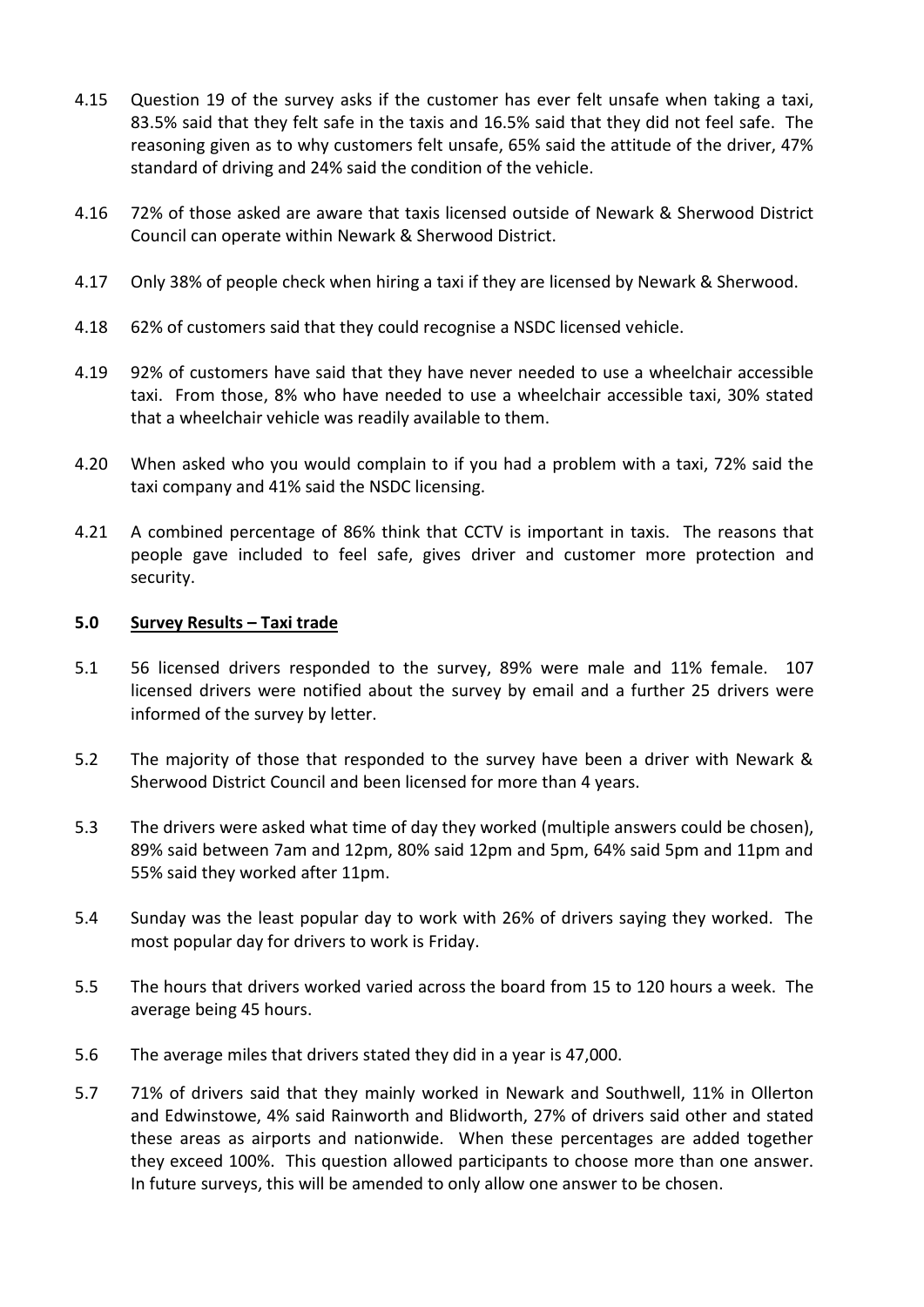- 5.8 71% of drivers stated that they drive a Hackney Carriage and 29% drive a Private Hire Vehicle. 78% of our drivers are self-employed, 20% are employed by a company and 2% are both.
- 5.9 We asked drivers if they felt that the current cost of a licence application is reasonable there was an equal 50/50% split. We asked for them to comment on the reason for this answer and received the commentary as shown in **Appendix 2** – Question 12.
- 5.10 We asked our drivers if they knew who to go to if they have a query about their licence, we are pleased to report that 91% of drivers responded as yes.
- 5.11 We asked drivers how satisfied they were with the response to licence queries/renewals from the Licensing Team. 73% of drivers said they were very satisfied or somewhat satisfied.
- 5.12 We asked the drivers if they would make changes to the application/renewal process. 14% would make changes to the ability test, 4% to the DBS check, 27% knowledge test and 11% would make changes to the medical. This question allowed participants to choose more than one answer. In future surveys, this will be amended to only allow one answer to be chosen. We asked drivers to comment on to the reason that they chose their answers and received the commentary as shown in **Appendix 2** – Question 17.
- 5.13 We asked the drivers if they felt that the current taxi fares and tariff structure are reasonable, 54% said yes and 46% said no. We asked for reasons for their answers and these ranged from 'costs of fuel are rising so fares need to rise' to 'people can only afford so much and more price rises would adversely affect the elderly who rely on taxis'.
- 5.14 We asked drivers which ranks they sit on. The rank on Middle Gate was most popular, followed by Castle Gate and Lincoln Street. 39% of drivers said that they do not use ranks.
- 5.15 The question of 'do we need more ranks in the district and where should these be?' was asked and out of the 56 people that answered 24 said that the did not think there was a need for more taxi ranks, 8 respondents thought there should be more ranks, for example, at Castle Station and Newark Town Centre. 18 people said that there is need for more spaces and enforcement on the existing ranks specifically Castle Gate and Middle Gate.
- 5.16 66% of drivers thought that the vehicle age policy was unreasonable.
- 5.17 Drivers were asked what alterations they would suggest to the age policy. These comments can be found in **Appendix 2** – Question 23.
- 5.18 77% of drivers said they would support more taxi enforcement in the district. In highest ranking order these are the areas in which drivers would like to see more enforcement: out of town vehicles; taxi ranks; investigation of complaints; vehicle investigations; and other.